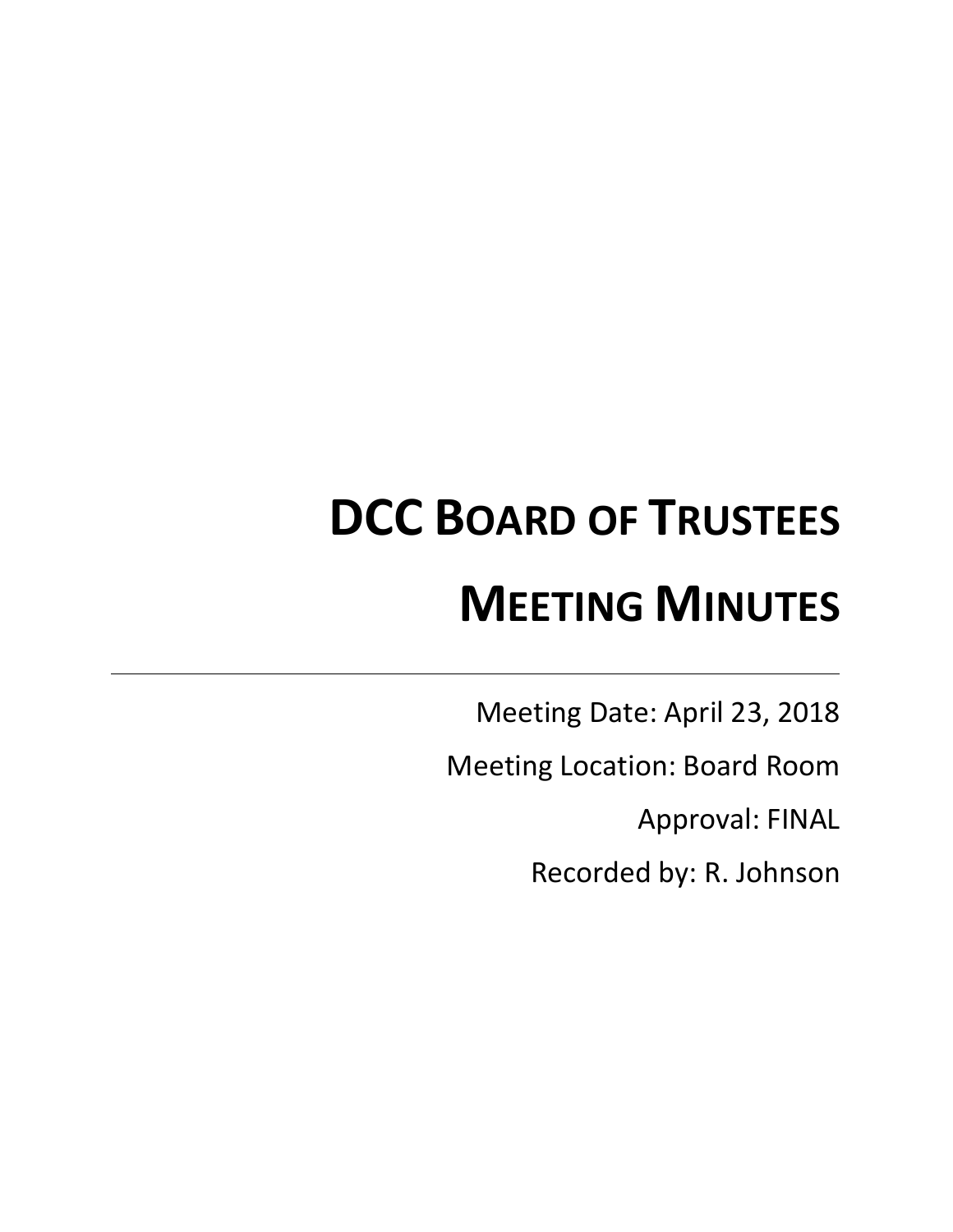Dawson Community College Board of Trustees Meeting April 23, 2018

Chad Knudson, Chairman **Bob Stanhope**, Vice Chairman

# **Attendance**

| <b>Name</b>                      | <b>Title</b>                        | Organization                 | Present   |
|----------------------------------|-------------------------------------|------------------------------|-----------|
| Chad Knudson                     | Chairman                            | <b>DCC Board of Trustees</b> | Yes       |
| <b>Bob Stanhope</b>              | Vice Chairman                       | <b>DCC Board of Trustees</b> | <b>No</b> |
| Kathleen Fritsch                 | Trustee                             | <b>DCC Board of Trustees</b> | Yes       |
| Darla Handran                    | Trustee                             | <b>DCC Board of Trustees</b> | Yes       |
| <b>Rich Rowe</b>                 | Trustee                             | <b>DCC Board of Trustees</b> | Yes       |
| MaryAnn Vester                   | Trustee                             | <b>DCC Board of Trustees</b> | Yes       |
| Mike Wilondek                    | Trustee                             | <b>DCC Board of Trustees</b> | Yes       |
| Scott Mickelsen                  | President                           | Dawson Community College     | Yes       |
| Traci Masau                      | Interim Vice President -            | Dawson Community College     | Yes       |
|                                  | <b>Academic and Student Affairs</b> |                              |           |
|                                  |                                     |                              |           |
| <b>Community Members Present</b> |                                     |                              |           |
| Suela Cela                       |                                     | <b>DCC</b>                   |           |
| Jamie Ausk Crisafulli            |                                     | Ranger Review                |           |
| <b>Holly Dershem-Bruce</b>       |                                     | <b>GFT</b>                   |           |
| <b>Tiffaney Egan</b>             |                                     | <b>DCC</b>                   |           |
| Laura Garcia                     |                                     | <b>DCC</b>                   |           |
| Jennifer King                    |                                     | <b>DCC</b>                   |           |
| Dr. Tsai-Ying Li                 |                                     | <b>DCC</b>                   |           |
| Joe Peterson                     |                                     | <b>DCC</b>                   |           |
| Darren Ryan                      |                                     | Glendive                     |           |
| Karen Ryan                       |                                     | Glendive                     |           |
| Leslie Weldon                    |                                     | <b>DCC</b>                   |           |

\_\_\_\_\_\_\_\_\_\_\_\_\_\_\_\_\_\_\_\_\_\_\_\_\_\_\_\_\_\_\_\_\_\_ \_\_\_\_\_\_\_\_\_\_\_\_\_\_\_\_\_\_\_\_\_\_\_\_\_\_\_\_\_\_\_\_\_\_\_\_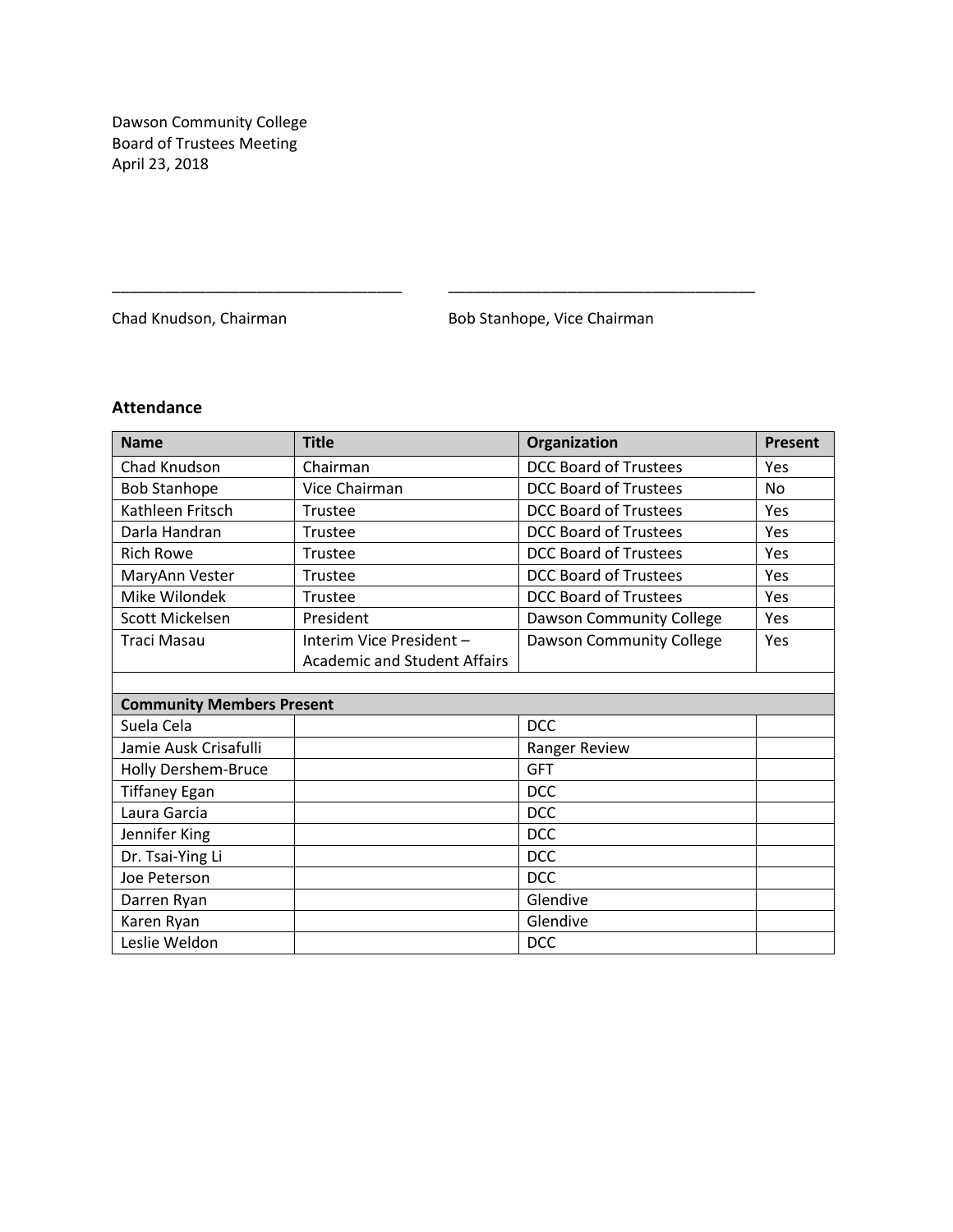**Dawson Community College Board of Trustees Minutes of the Regular Board Meeting DCC Board Room Monday, April 23, 2018–5:30 p.m. Recorded by Randi Johnson**

# **The meeting was called to order by Chairman Knudson at 5:30 p.m.**

#### **Correspondence**

- A Notice of Trustee Election Cancellation was received from the Dawson County Election Administrator.
- President Mickelsen read letters of thanks from Commissioner Clayton Christian and Regent Bob Nystuen regarding their visit to DCC on April 11, 2018.

#### **Minutes**

- Trustees Wilondek/Rowe moved/seconded to approve the minutes of the March 26, 2018 meeting. There was no discussion.
	- o **Motion carried unanimously.**
- Trustees Handran/Fritsch moved/seconded to approve the minutes of the March 28, 2018 Special Board Meeting. There was no discussion.
	- o **Motion carried unanimously.**
- Trustees Vester/Wilondek moved/seconded to approve the minutes of the April 11, 2018 Special Board Meeting. There was no discussion.
	- o **Motion carried unanimously.**

#### **Reports:**

#### President

President Mickelsen reviewed his report and noted that the newly installed carpeting in the Board Room was generously donated by Cal's Carpets & More of Glendive. He informed the Board about the intent to plan a Technical Skills Program and Certificate and a General Studies Certificate. President Mickelsen attended the Legislative Audit Committee meeting in Helena on April 20. Audit findings have been addressed. The auditor will present the audit to the Board at its next regularly scheduled meeting. Discussion followed.

#### Finance Committee

Trustee Handran reviewed the minutes of the last meeting and stated no quorum was present. A draft of a lease agreement with the owner of the Manor Apartments was reviewed and discussed. Trustee Wilondek requested a tour of the property.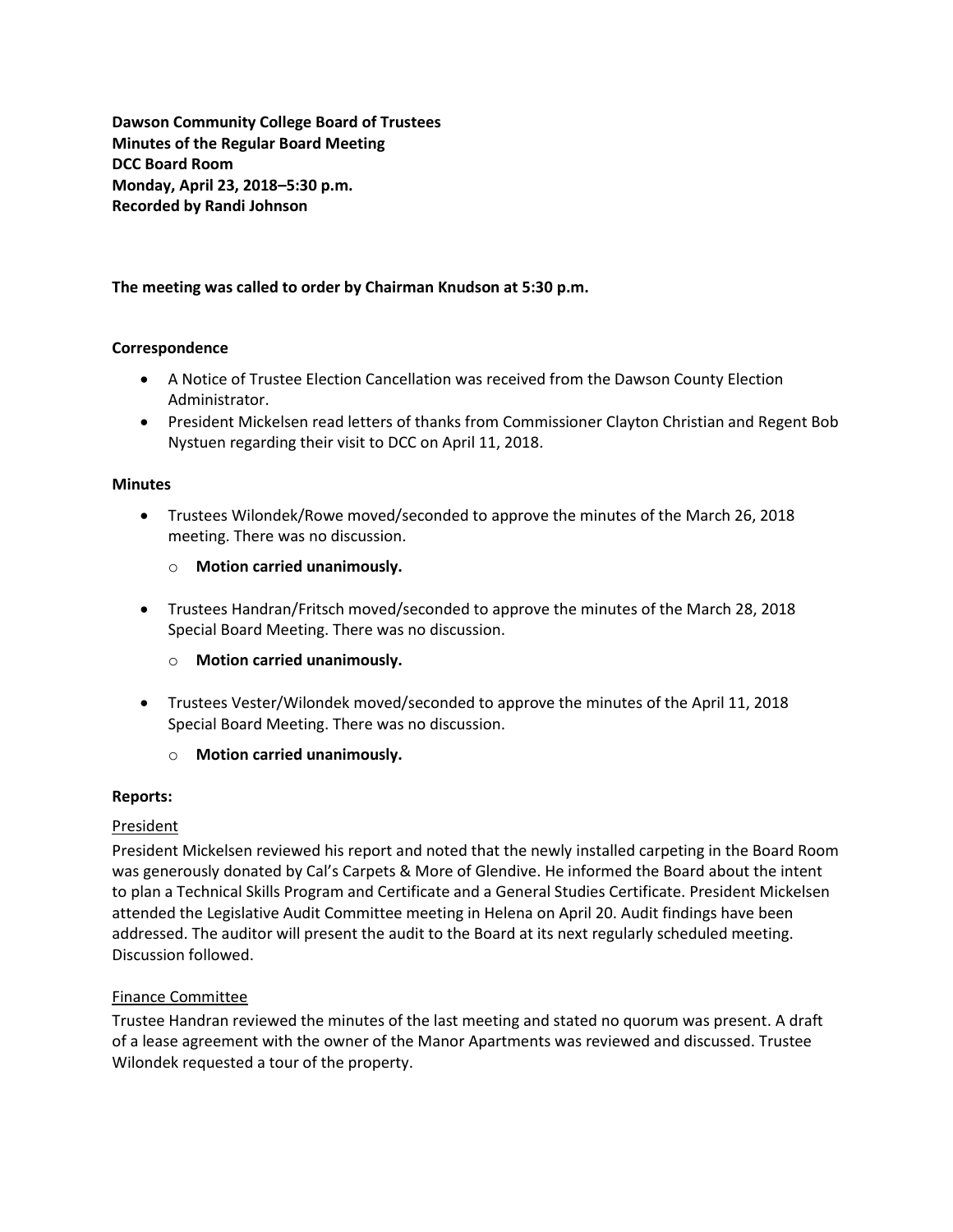Additional discussion regarded meal plans. President Mickelsen discussed the results of the student listening sessions as well as the information provided in the charts and tables. This data was used to create several different options; however, research continues and no changes have been implemented at this time.

The Trustees reviewed the list of vouchers. Questions regarded SARA and membership in area Chambers of Commerce. Discussion followed.

#### HR Committee

Chairman Knudson reviewed the minutes of the last meeting and noted the Committee recommends the Board approve the Human Resources report.

### Policy Committee

Trustee Rowe reviewed the minutes of the Committee's last meeting. The Committee recommends the Board approve the policies listed below. Discussion followed.

- Policy 1-1 Mission Statement.
- Policy 2-20 Evaluation of the College President.

Chairman Knudson asked for public comment. There was none.

#### **Consent Items**

 Trustees Rowe/Handran moved/seconded to approve the vouchers and the HR report as presented. There was no discussion.

o **Motion carried unanimously.**

#### **New Business**

#### Policies

- Trustees Rowe/Wilondek moved/seconded to approve Board Policy 1-1 as presented. There was no discussion.
	- o **Motion carried unanimously.**
- Trustees Handran/Fritsch moved/seconded to approve Board Policy 2-20 as presented. There was no discussion.
	- o **Motion carried unanimously.**

#### Dashboard Report

President Mickelsen discussed the National Community College Benchmark Project, a resource to assess and improve efficiency, institutional effectiveness, and student outcomes. Discussion followed.

#### Policy Compliance Review

The Trustees reviewed the list of new and updated policies that have been reviewed by the Policy Committee and the Board in the period January 2017 to March 2018. There was no discussion.